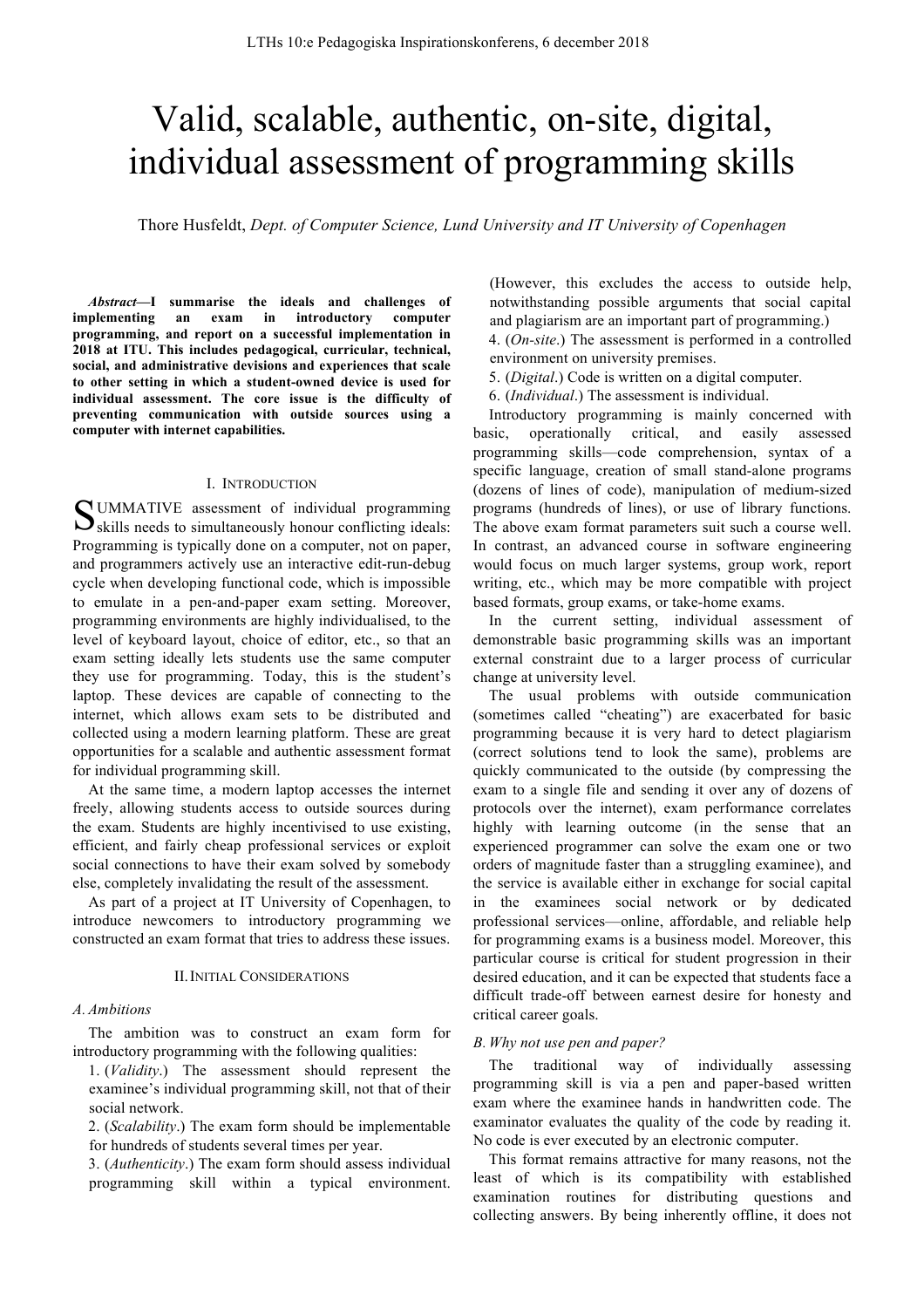invite outside communication.

However, the pen and paper-format falls short on a number of other points relating to validity and authenticity:

1. (*Amount of text.*) Fundamental programming tasks involve the engagement with, manipulation, and maybe creation of chunks of text of nontrivial size in a programming environment (say, a code editor). This is not feasibly assessed using pen and paper.

2. (*Debug cycle*.) Computer code is almost never written flawlessly. Instead, most programmers use an edit-rundebug cycle, in which tentative code is written, then tested, and edited to remove errors. This cycle is repeated many times. Most programmers spend their time *editing* code, rather than *writing* it. This is a core competency of introductory programming and impossible to simulate without access to a computer.

# *C.Why not use departmental machines?*

In the early 2000s, we experimented with computer-based individual programming exams at the computer science department of the natural science faculty (CSNatFak). There, students completed the exam seated at a unix machine in one of the computer labs. These were the same machines used for instruction and exercises during the course, so students were familiar with those machines and their programming environments. The machines accessed the internet through a wired (ethernet) connection whose access could be monitored by departmental technicians. During the exam, students were forbidden to access the internet for other purposes than downloading the exam questions and uploading their solutions. This restriction was enforced through a plausible threat of monitoring their internet access.

Similar setups remain viable and in use for programming competitions, where relatively small groups of very resilient and experienced programmers compete for social status.

While the CSNatFak solution worked very well, it is no longer viable for our purposes, because of changes in student demographics, wireless internet, and near-universal access among students to portable computers.

Today, most students use—and are encouraged to use their own computer for programming, instead of a departmental lab computer. This changes the situation compared to half a generation ago in a number of ways:

1. (*Scale*.) The number of students attending a large, introductory programming exam is in the 100s and typically far exceeds the number of computers that a department can make available at the same time in a controlled environment and in a reliable and cost-efficient manner.

2. (*Familiarity*.) Programming environments are often highly personalised workspaces that reflect individual preferences in choice of code editor, integrated development system, colour schemes, and physical keyboard layout. In particular, beginning students with highly heterogeneous prior experience in programming and computer use can be expected to be significantly constrained from demonstrating their programming skills at the exam if the setup requires use of an alien programming environment.

3. (*Internet access*.) Today, internet access is no longer

restricted to wired connections via ethernet, but provided through a variety of channels, including wireless channels.

In summary, it seems difficult to implement a digital exam on university-controlled computers today.

# III. OTHER REJECTED APPROACHES

A number of vendor-based systems that promise valid digital exams while claiming to restrict access to the internet were quickly rejected. Most of these systems seem to provide various standard exam forms (such as multiple choice or free text) in a web-based interface, and use the web browser to report loss of window focus (or termination of the web browser session) to the server. At the time of writing, none of these systems seem relevant for our purposes.

A more attractive solution is to make students insert an external hardware device into their machine, which runs invasive software in the background to monitor internet access, or contains its own small programming environment. This solution somewhat addresses some of the concerns with the university-owned machines, such as scalability, but still requires extensive hardware maintenance. The security and legal implications are not easily understood.

Administrators seriously suggested monitoring internet use during the exam by having invigilators or even teachers ambulate through the exam rooms. This suggestion seems to be based on a misunderstanding of how easily an online programming exam can be communicated to the outside, and how difficult it is to distinguish the required commands from virtuous programming. This suggestion was rejected.

A final, perhaps surprising, suggestion was to monitor student behaviour during the exam using cameras placed above or behind student computers, which record all behaviour (in particular, everything that is typed) and can be consulted after the fact in cases of suspected dishonesty. This is less intrusive than a hardware-based solution (whether by inserting a dongle on the student's device or using a university-controlled machine), but *feels* much more intrusive. This solution scales somewhat worse (due to the fact that dozens or hundreds of cameras need to be acquired, maintained, and installed). However, note that due to the strong *impression* of surveillance, the system may not actually need to work in order to have the desired effect of disincentivising examinees from seeking outside help.

#### IV. PROCEDURE AT IT UNIVERSITY OF COPENHAGEN

#### *A.Exam contents*

The exam itself lasts 4 hours and consists of a number of programming exercises of increasing difficulty and range. The examinee downloads the exam from the learning platform at the beginning of the exam as a single folder containing both the questions as a single file in Markdown format ("exam-questions"), some additional files needed for the larger tasks, and a solutions directory into which the student places their answers. (For consistency, this directory contains empty files for each answer which the examinee is supposed to edit.)

A typical medium question asks students to consider a small piece of given code, and